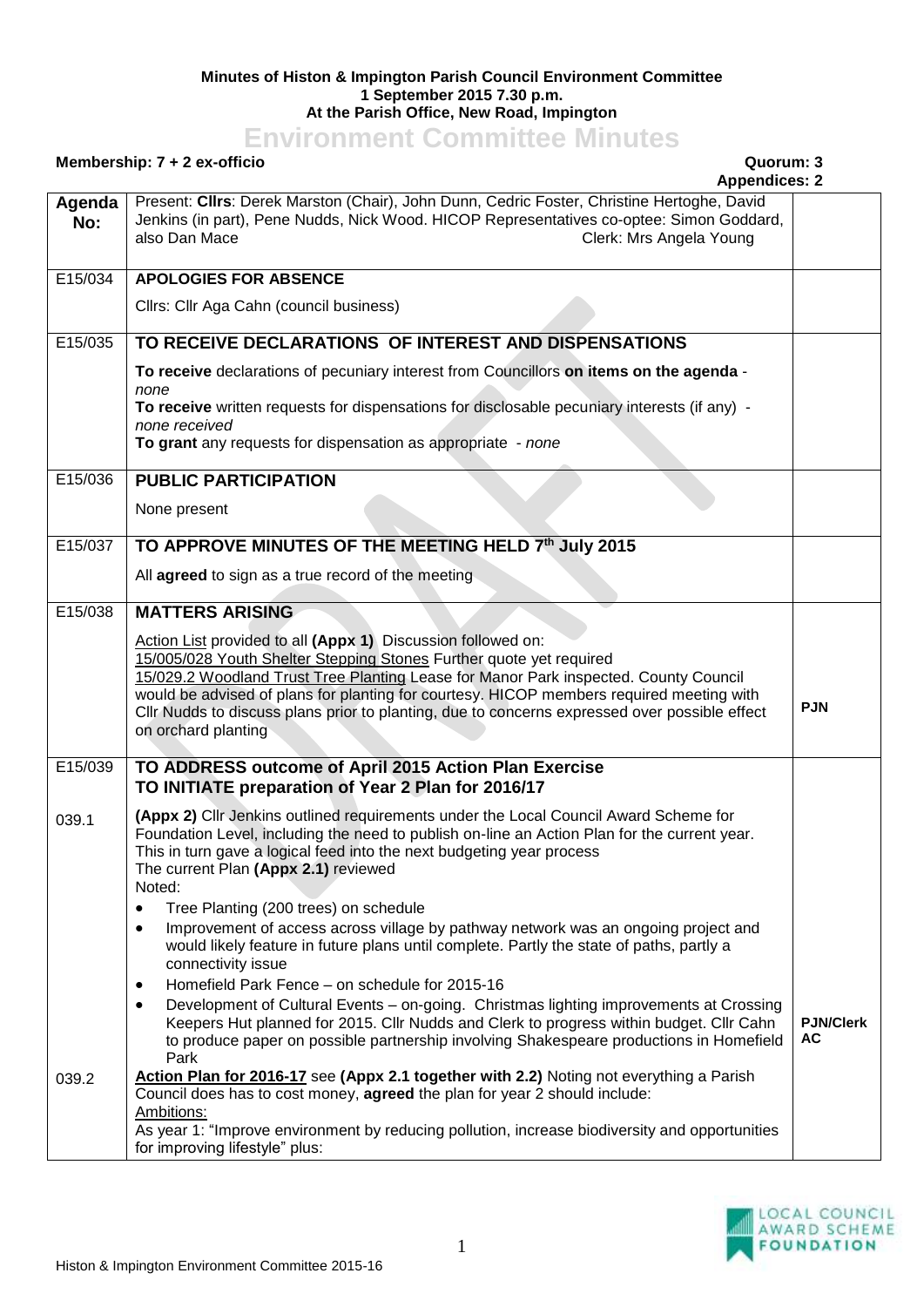|                | Reducing pollution, noting current action exists via volunteer workforces, WI, Big Tidy Up,<br>$\bullet$<br>Enviro. volunteers, sponsored by the Parish Council in many cases<br>Support these aims by influence - identifying, publicising and supporting financially<br>٠<br>Link ambitions to the Parish Council's published Environmental Statement<br>$\bullet$<br>Encourage a healthy lifestyle and improving environmental aspects and sustainable<br>$\bullet$<br>behaviour<br>Noted issues of pollution (light, noise) possibly coming out of events organised e.g.<br>$\bullet$<br>Santa's Grotto, Shakespeare in the Park<br>What can we do in 2016-17 to further this ambition and by when?/ How to measure success: |                                                                                                                                                                                                                                                |                       |  |
|----------------|----------------------------------------------------------------------------------------------------------------------------------------------------------------------------------------------------------------------------------------------------------------------------------------------------------------------------------------------------------------------------------------------------------------------------------------------------------------------------------------------------------------------------------------------------------------------------------------------------------------------------------------------------------------------------------------------------------------------------------|------------------------------------------------------------------------------------------------------------------------------------------------------------------------------------------------------------------------------------------------|-----------------------|--|
|                | List by Ambition                                                                                                                                                                                                                                                                                                                                                                                                                                                                                                                                                                                                                                                                                                                 | What Are We Doing To Improve Biodiversity<br>etc                                                                                                                                                                                               |                       |  |
|                | Pathway Network; Leisure Networks; round<br>trip opportunities; produce map<br>Need to push County Council to achieve                                                                                                                                                                                                                                                                                                                                                                                                                                                                                                                                                                                                            | As year 1. Will encourage a healthy lifestyle<br>and sustainability                                                                                                                                                                            |                       |  |
|                | <b>Tree Planting</b>                                                                                                                                                                                                                                                                                                                                                                                                                                                                                                                                                                                                                                                                                                             | As year 1, further trees will increase<br>biodiversity                                                                                                                                                                                         |                       |  |
|                | Develop Cultural Events The Green;<br>Homefield Park; Manor Park                                                                                                                                                                                                                                                                                                                                                                                                                                                                                                                                                                                                                                                                 | As year 1, not necessarily to make profit,<br>use of Facebook, Social media to advertise<br>uses. Christmas lights at Crossing Keepers<br>Hut, look at permanent electricity supply.<br>Will increase opportunities for improving<br>lifestyle |                       |  |
|                | <b>Enhancement of Brook</b>                                                                                                                                                                                                                                                                                                                                                                                                                                                                                                                                                                                                                                                                                                      | Will improve environment by reducing<br>pollution and increasing biodiversity                                                                                                                                                                  |                       |  |
|                | Wildflower verges planting (Sustainability<br>Group)                                                                                                                                                                                                                                                                                                                                                                                                                                                                                                                                                                                                                                                                             | Will increase biodiversity                                                                                                                                                                                                                     |                       |  |
|                | Litter collection waste improvements:<br>Decrease of rubbish, keep village clean<br>campaign; composting bins at Burial Ground<br>etc; new litter bins / dog bins                                                                                                                                                                                                                                                                                                                                                                                                                                                                                                                                                                | Will improve environment by reducing<br>pollution, improve sustainability                                                                                                                                                                      |                       |  |
|                | Allotments: provision of water<br>butts/composting toilets                                                                                                                                                                                                                                                                                                                                                                                                                                                                                                                                                                                                                                                                       | Will encourage a healthy lifestyle and<br>sustainability                                                                                                                                                                                       |                       |  |
|                | Doctors Close fencing: including fence/gate<br>and sign/seats                                                                                                                                                                                                                                                                                                                                                                                                                                                                                                                                                                                                                                                                    | Will encourage a healthy lifestyle and<br>improve environmental aspects                                                                                                                                                                        |                       |  |
|                | Agreed to use the work minuted to pull together an action plan for next Committee, breaking<br>down financial requirements to monthly spend. Also agreed to best endeavours to deliver<br>2015-16 items by end March 2016. Cllr Jenkins left the meeting                                                                                                                                                                                                                                                                                                                                                                                                                                                                         |                                                                                                                                                                                                                                                | <b>Next</b><br>agenda |  |
| E15/040        | <b>TO RECEIVE (all Appx 3)</b>                                                                                                                                                                                                                                                                                                                                                                                                                                                                                                                                                                                                                                                                                                   |                                                                                                                                                                                                                                                |                       |  |
| 040.1<br>040.2 | <b>Clerks Report Accepted.</b><br>Tree Warden's Report. Accepted. Noted Cllr Nudds was the sole Tree Warden at present.<br>Cllr Nudds commented on efficiencies introduced by SCDC on Tree Application process.<br>Agreed to cover costs for attendance at Tree Warden Forum 26th September in Suffolk at £15                                                                                                                                                                                                                                                                                                                                                                                                                    |                                                                                                                                                                                                                                                |                       |  |
| 040.3<br>040.4 | plus travel<br>Allotment Officer's Report Accepted. Cllr Nudds confirmed "Pick Your Plot" day planned                                                                                                                                                                                                                                                                                                                                                                                                                                                                                                                                                                                                                            |                                                                                                                                                                                                                                                |                       |  |
|                | Footpath Officer's Report Dan Mace had suggested a new footpath link could be introduced<br>between Oakington footpath and Girton to Histon footpath. Cllr Dunn agreed to approach<br>Karen Champion at County Council. Noted diminishing footpath walk opportunities on private                                                                                                                                                                                                                                                                                                                                                                                                                                                 |                                                                                                                                                                                                                                                |                       |  |
|                | land locally in 2015<br>ROW Improvement Plan Consultation Cllr Dunn to work with Clerk on any appropriate<br>response by 21 October 2015. Noted concerns over waymarking quality and lack of                                                                                                                                                                                                                                                                                                                                                                                                                                                                                                                                     |                                                                                                                                                                                                                                                |                       |  |
| 040.5          | information for accessible routes for wheelchair users and disabled persons. Discussion<br>followed on NIAB/Darwin Green footpath provision<br><b>Sustainability Working Party Report</b> Accepted. Additional discussion:<br>Map showing 4 verge areas for biodiversity treatment to be provided for Cllr Nudds. Last verge<br>cut due 9 <sup>th</sup> or 16 <sup>th</sup> October. Signage planned                                                                                                                                                                                                                                                                                                                             |                                                                                                                                                                                                                                                |                       |  |